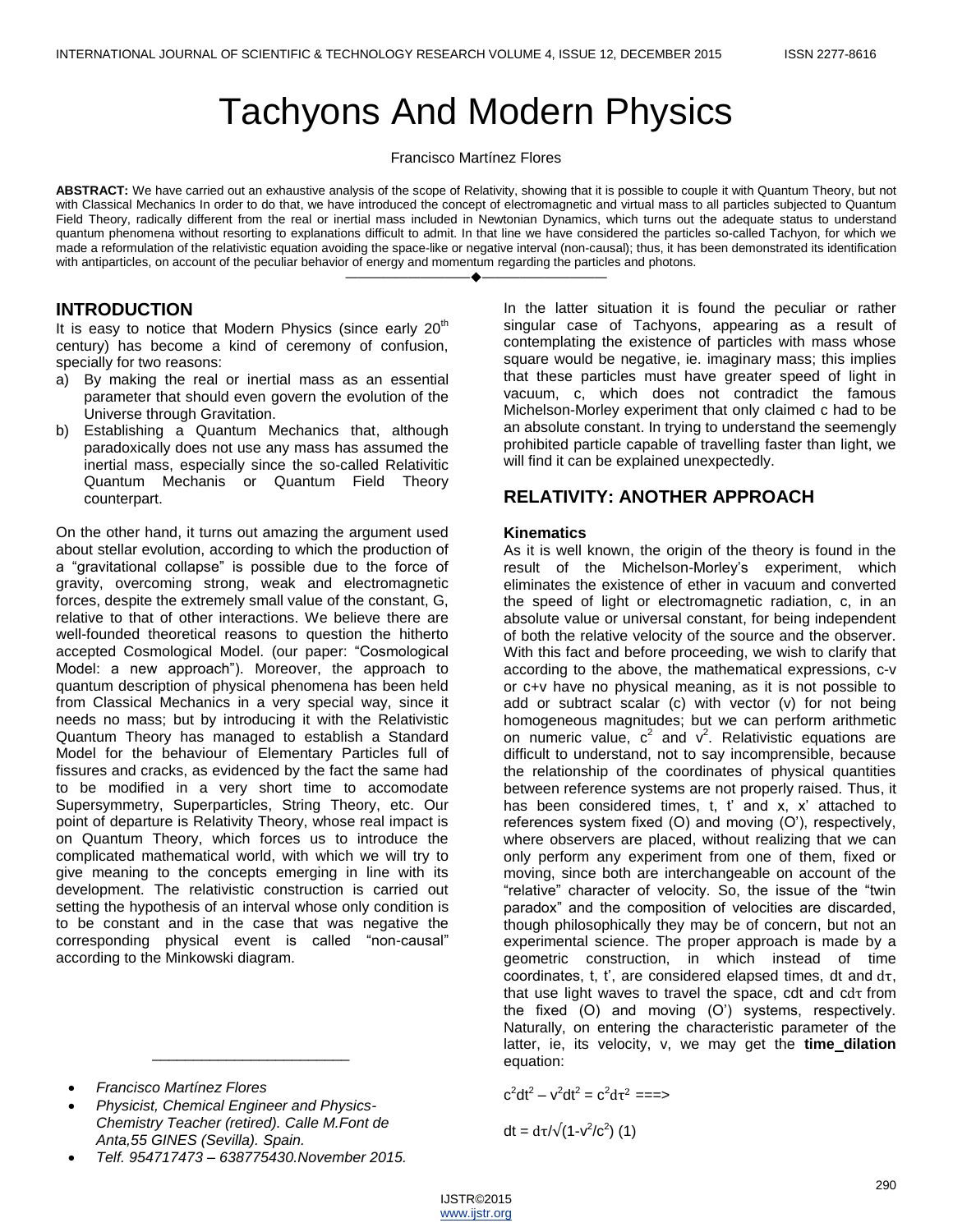We think that it shoud be noted that the expression presupposes the existence of a right triangle in which we simply have applied the Pythagoren theorem and where the velocity, v is always perpendicular to the leading waves emitted from the moving system and according to (1) may be positive or negative. But what is really important (as precribed by the theory) is the definition of **interval:**  $ds \equiv$  $cd\tau$  = const., which provides guidance for obtaining other equations. It is nos possible to demonstrate experimentally the equation (1), although some authors (Panofsky) propose "thought experiments", something surprising in a experimental science. In fact, the only "event" that occurs is the transmission of the electromagnetic wave, since the velocity, v, is given beforehand and is considered constant; in a more formal way, it is said the v represents a "boost" in the Lorentz Transformation (Group). Indeed, if we consider the four-dimensional space, (ct,**r**), we could obtain from the equation of motion,  $dr = cdt + dr$ , (2) the four-velocity, V:

 $V = dr/d\tau = cdt/d\tau + dr/d\tau = cdt/d\tau + (dr/dt)(dt/d\tau) =$  $dt/d\tau (c+v)$ .

But V, as any four-vector it must comply with the quadratic condition and in that case we'll have:

$$
V^2 = (c^2 - v^2)/(1 - v^2/c^2) = c^2
$$
 (3)

So, the numerical value of four-velocity is just the own speed of light!.

Given this result and going to the parameters that define any wave, that is, the frecuencia,  $w = 2\pi/T$ , and wave number,  $k = 2\pi/\lambda$ , which in the case of light are related by c  $=$  w/k (4), the time dilation (1) will result in less frequency detected in (O), ie, "redshift" radiation (Doppler Effect). Also, due to the constancy of c, to a smaller value of wave numbre (k) corresponds a greater value from the moving frame (O'), which implies a shorter wavelength; this constitutes the so-called Lorentz "contraction", which will affect the particles situated in (O') in the direction of movement thereof, ie, perpendicular to the wave direction. The so-called "proper time",  $d\tau$ , is only applicable to the radiation emitted by the particle placed in (O'); accordingly, the **kinematic** of the said particle **does not exist**, since velocity, v, relative to the fixed system (O) is constant and given a priori, and it only purpose is to influence the wave parameters. Actually, relativistic construction may be regarded as that of an observer, who placed in the fixed frame (O), detects the emitted light wave from the moving one (O') as a projective image and vice versa.

## **Dynamics**

The reason for calling inertial to the moving frames (O') is for trying to justify the inertial or real mass,  $m<sub>o</sub>$ , to particles placed there. In this sense, from  $m_0$  we could define el momentum,  $\mathbf{p} = m_0 \mathbf{v}$ , as it is usual in Classical Mechanics; but in Relativity, we should take the four-velocity, V, according to (3), in which case we find the <u>four-momentum,</u> p:

 $p \equiv cm_0 V = m_0 c^2 / \sqrt{(1 - v^2/c^2)} + cm_0 v / \sqrt{(1 - v^2/c^2)}$  (5), where "time" term

is <u>energy:</u> E =  $m_0 c^2 / \sqrt{(1-v^2/c^2)}$  =  $mc^2$  (6), while the "space" term is <u>momentum:</u>  $c\mathbf{p} = c m_o \mathbf{v} / \sqrt{(1 - v^2/c^2)} = c m \mathbf{v}$  (7).

Following the relativistic prescription, four-momentum, p, is the new physical quantity that becomes the "interval" (dynamic) and therefore its square value should be constant. Apparently everything is correct, because if we apply the quadratic condition to the above expression and simplify:

$$
p^{2} = (m_{o}c^{2})^{2}/(1-v^{2}/c^{2}) - (cm_{o}v)^{2}/(1-v^{2}/c^{2}) = [(c^{2}m_{o})^{2}c^{2} - (c^{2}m_{o})^{2}
$$
  
\n
$$
v^{2}/(c^{2} - v^{2}) =
$$
  
\n
$$
= (m_{o}c^{2})^{2} == \Rightarrow p^{2} = E^{2} - cp^{2} \equiv (m_{o}c^{2})^{2} (8).
$$

But, surprisinly is an **identity!,** since the terms (6) and (7) disappear, so that the use of the use of the very repeated Energy formula:

 $E = \sqrt{c^2 p^2 + (m_0 c^2)^2}$  (9) as an **equation** is totally inadequate, because you can not use m<sub>o</sub>c<sup>2</sup> at the same time that  $E = mc^2$  and  $p = mv$ .

Also, we can see that velocity, v once again disappears as happened with the four-velocity, V, so it is meaningless the claim that  $E = m_0 c^2$  happens when velocity or momentum are zero; therefore,  $m_0$  cannot be the rest or proper mass.

Moreover, an identity allowed to use of the terms, so the the true formulas are for energy  $E = mc^2$ , while for momentum, **p** = m**v** and both, though related, can be applied to different aituations, as we will see later.

The consequence is clear: it is **not possible** a **Relativistic Dynamic** and the "unifying" attempt between Electromagnetism and Classical Mechanics **fails**; thus, among other things, we solve the inconvenience of having to support two kind of masses: transverse and longitudinal.

Why the error persists?. Here are some reasons:

- **1)** We believe that it is, because (8) has been used as  $E^2$  $-c^2p^2 = E'^2 - c^2p'^2$ , but in that case is overlooked that the constant  $(m_0c^2)$  is known, so E' and **p**' are redundant.
- **2)** It also contributes the special case corresponding to the so-called "light cone" or "light-like" interval  $(v = c)$ , which is being considered as purely electromagnetic. where  $E = cp$ , forcing to  $m_0 = 0$ , something impossible, since in that case E and **p** also disappear.
- **3)** We can also see some authors (Panofski, Möller, etc.) have worked to extract the dinamic properties from the Energy variation:  $dE/dt = v \cdot dp/dt = v \cdot F$  (work/time) =  $mc^2$  + cont. and to justify this result it is defined the energy,  $mc^2$ , as a measure of "work content"; but such work would be "virtual".
- 4) The series expansion being obtained:  $E = m_0 c^2 +$  $1/2m_0v^2$  - ... from energy formula (6), is a purely mathematical result without physical meaning, as there is an obvious contradiction (it is adscribed a speed, v, to  $m<sub>o</sub>$ ) and the argument that Classical Mechanics is presented as special case of Relativiy is not justified.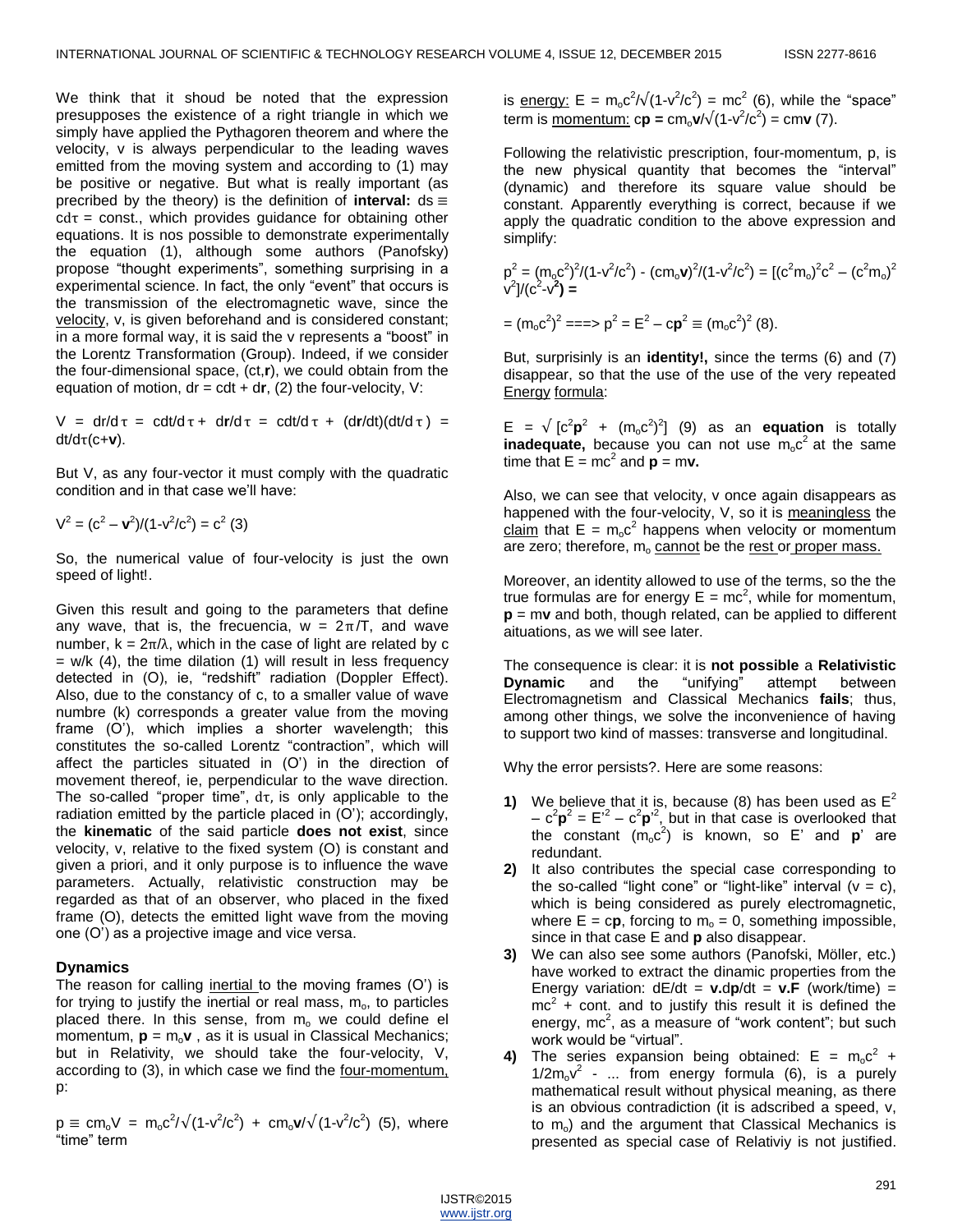Besides, it is usually considered the energy change  $\Delta E$  $= \Delta mc^2 = (m_2 - m_1)c^2 (10).$ 

Apart from the above, it arises by itself the question: how can any corporeal thing being endowed with "real or inertial" mass if that can not reach the speed of light?. The concept of "energy content" only may be understood with a **electromagnetic mass,** since the parameter c is not merely a constant, but acts as a speed, without any force; logically, this reasoning have to apply to the mass, m, but under the formula (6) is usually transferred to v, without realizing that it behaves as a parameter which dimensionally means nothing. In other words, referring to the expression m =  $m_o/\sqrt{(1-v^2/c^2)}$  we can only say that the relativistic mass, m, is variable and may increase or decrease depending on the value of v. For all these reasons, the only way to take these masses  $(m, m_0)$  without incurring contradictions it is regarding it as an **electromagnetic** and **virtual** nature (not real or inertial). This ―virtuality‖ is compatible with the **reality** of **energy,** as we are used to nowadays with stored images and sounds because of the powerful tools of internet; otherwise, how are we going to consider the so-called "cloud" provided with a inertial (weighted) mass?

## **QUANTUM THEORY: A NEW VIEW**

Quantum theory is based on clear ambiguity, since both the status of "particle" as "wave" overlap; hence, it arises the uncertainty principle, the wave function or Hilbert vector space, measurement problem, etc. Relativiy is also installed on ambiguity, since the formulation of the same through the concept of "interval" actually involves the interaction between "radiation" (wave) and "particle" (charged) as it will be seen with Compton effect (scattering). Consequently, after having shown that Classical Mechanics was rule out, it appears as something natural the intended unification is achieved between Relativity and Electromagnetism; in other words, Relativity becomes relevant in Quantum Theory and thanks to the concept of "virtual" mass many results may be clarified avoiding many difficulties in understanding thereof.

#### **Photons:**

Quantum Theory makes is appearance by the well-known equation of Planck:  $E = hv(11)$ , as action quanta, to explain the energy curve of blackbody radiation, introducing the particles called **photons;** they are originated in the electromagnetic interaction through an indefinite exchange (like any "boson") and indistinguishible from each other like any quantum particle ("boson" or "fermion"). Could these particles have the same kind of mass required by Classical Mechanics?. As we we explained above, we have solved this with the concept of "virtual" mass, which may be assigned as well to **photons**, specially after having shown that the "light-like" or "light cone" in the Minkowski diagram was unfeasible, because relativistic's construction can not accept situations as  $v = c$  and  $v = 0$ , in which cases everything (energy and momentum) disappears. We may associate mass  $m_0$  and therefore m to "photons", so it will be correct to put  $mc^2 = hv$  (12), giving consistency to the action quanta as a "particle". On the other hand, in accordance to (8),  $m_0 c^2$  should be considered as an minimun energy, which may be linked to vacuum as it is done in Bose-Einstein equation on "bosons"; this situation

will also be adequated for radiation, ie. "photons". Besides, the virtual mass,  $m_0$  is consistent with the existence of "virtual" photons that somnetimes appears in Quantum Theory. But, it is important to note that the working of photons in the interactive process with charged particles such as electrons is through the energy, mc<sup>2</sup> (not m<sub>o</sub>c<sup>2</sup>).

#### **Electrons**

The importance of "virtual" mass is consistent with electromagnetic phenomena, whose sources require only electric charge, q, as the fundamental parameter or physical magnitude, making the mass to "derive" from such charge. In that sense, electrons, like all subatomic particles have mass that usually comes expressed in electron-Volt (eV); this unit is based on eV  $\equiv$  mc<sup>2</sup> (13), in which case the particle becomes a relativistic quantum particle being its charge, e, the essential parameter, while mass, m must be considered secondary, so that when we use eV units, mass has "no entity", ie, it is "virtual".

Why mass appears more relevant than charge?;

This is, because it is been used as rest mass,  $m_o$ , incorrectly, as it would be based on the alleged "equation" (9), which is nothing more than an identity and the velocity v = 0 is forbidden; otherwise the whole relativistic construction will be vanished. For this reason we take the relativistic mass, m<sub>e</sub> as the measured value for the electron mass,  $m_e = 9.1x10^{-31}$  kg that being variable it should not be considered as the essential magnitude; that value allows us to calculate 0.5 MeV and from there, thanks to expression (13), the electromagnetic magnitudes charge, e, and potencial, V, turns out to be the quantities for determining the energy of electron at any moment. Thus, the concepts of "energy content" and "mass-energy equivalence" are both redundant; the only equivalence is represented by the expression (13), according to which the charge is constituted as the main physical quantity. In this regard two renowed authors (P.Roman and A. Messiah) referred to Dirac equation of the electron as of a charge, e; this particle can not be displayed and remains as an abstract entity, having some problematic aspects. Actually, the discovery of the antielectron or positron was the most marked contribution of this equation, since it introduced the socalled "antimatter" in Modern Physics. On the other hand, the expression (13) acquires a true meaning when is attached to (12) and establishing the expression:  $eV = mc^2$  $=$  hv (14), where mass appears as "money change" (whose intrinsic value is zero) in the energy exchange that allows the electronic estructure of the atom: the emission or absortion of photons occurs when any electron change its energy level  $(\Delta mc^2)$ , represented by the quantum numbers  $(n, l, l_x, s)$ . Besides, "virtual" mass is the only way to understand the existence of orbitals (not orbit) for electronic distribution of atoms, as well as for free electrons in the processes:

- **a)** Compton scattering:  $e_1$  (electron) +  $\gamma$  (photon) --->  $e_2$  + Ý
- **b)** Pair annihilation:  $e^+ + e^+$  (positron) ----->  $\gamma$  +
- **c)** Pair creation:  $y + y$  ---->  $e^+ + e^+$

These are represented by Feynman diagrams, which in fact are "didactic" resources; in those conservation of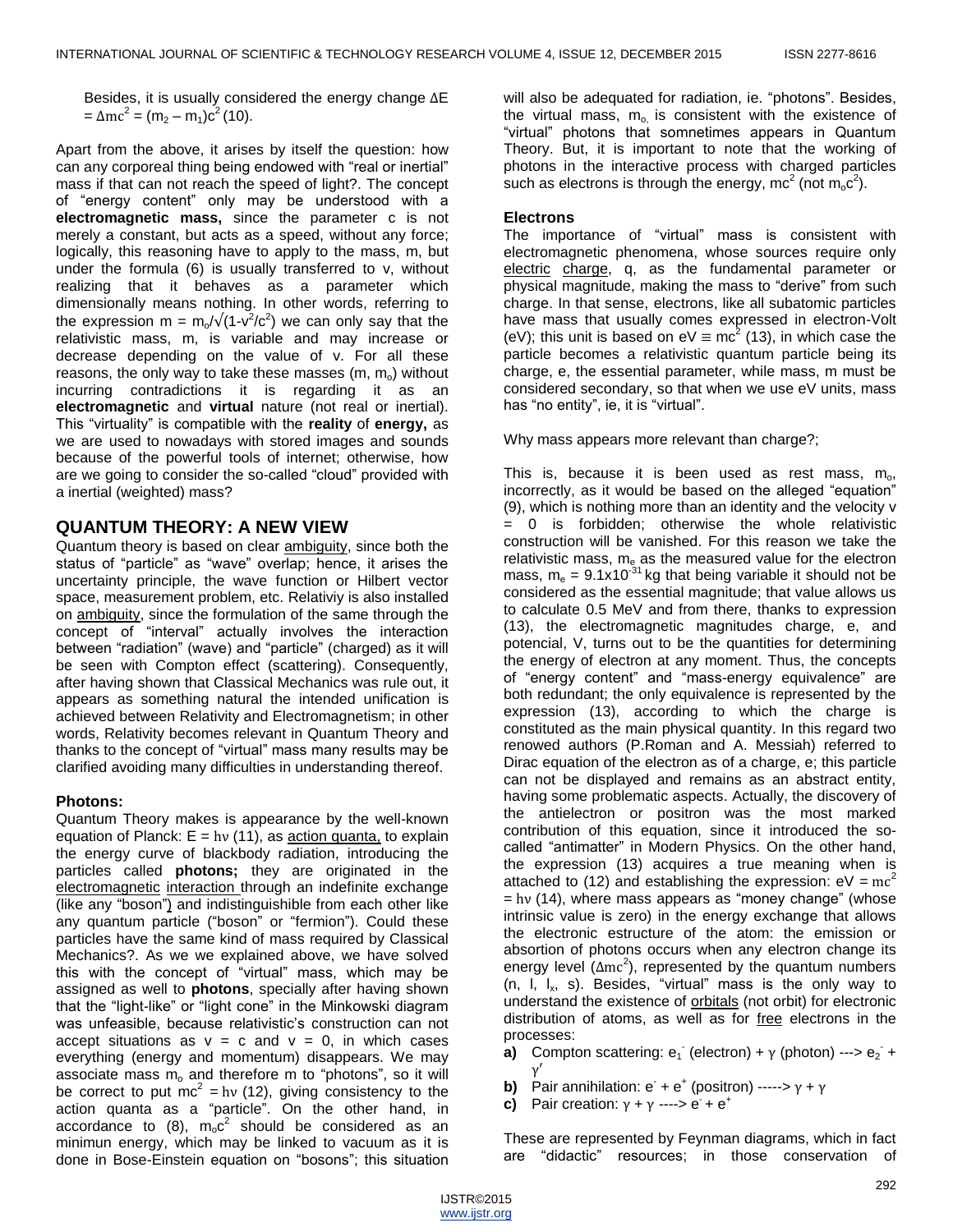momentum is applied, but from a relativistic point of view in the end it comes down to that of energies. Actually, in the first case (a), the radiation (photon) experienced a decrease in its energy, whereas the particle (electron) increased its momentum, **p**, which corresponds an increase of energy as follows from the "identity" (8). But if we consider the De Broglie formula,  $p = \hbar k = h/\lambda$  (15), which includes "duality wave-corpuscle" through wave number, k, so that a decrease in frequency,  $-\hbar\Delta w$ , for **radiation** requires an increase of energy for electron, which as a "particle" set to  $\Delta mc^2 = e \Delta V$  and as a "wave",  $\hbar \Delta k = \hbar \Delta w$ .

Finally, to apply the expression (14) we get:

 $m_1 c^2$  (or  $\hbar k_1$ ) +  $\hbar v_1$  --->  $m_2 c^2(\hbar k_2)$  +  $h v_2$  ==>  $e \Delta V$  = (m<sub>2</sub> –  $m_1$ ) $c^2 = -h(v_2-v_1)$ .

#### **Protons**

Proton turns out to be the most stable of compound particles or hadrons and as such may be considered the starting point to form the "matter"; in other words, it turns out to be the cornerstone on which lifts the material world, whose consistency must be supported in its **real** or **inertial mass.** This **mass** is produced by **strong interaction;** without going into details, it is known that quarks u, u, d, are the components of the proton, p, suplying its charge:  $q_p =$  $+2/3 + 2/3 - 1/2 = +1$ , but the masses associated with quarks (elementary particles) are "virtual", so the proton mass,  $q_p =$ 839.2 MeV is due to the "interactive network" that causes the strong force through the gluons, which together with the so-called confinement does not allow to quarks of going outside. Thus, it is achieved the compactness any massive body demands, since inertial needs structure; otherwise, how could be produced the internal forces, without which that can not exist?. (E. Mach, obsessed for overcoming the absolute concepts of space and time in newtonian physics attributed to centrifugal force of the rotation of the Earth a ―true‖ existence, when it is nothing more than a ficticious force introduced didactically). (Our paper: "Stars: a new approach‖). On the other hand, as a particle, proton becomes the turning point between the actual or inertial mass subject to Classical Mechanics and virtual mass requiring by Quantum Theory; hence, it can be considered from two point of view:

- **a)** Given that the measurement of the proton mass is similar to the electron, ie. being derived from electromagnetic quantities, may be considered as "virtual" when is expressed in eV units and as such, subject to relativistic energy,  $E = mc^2$ ; thanks to the "variability" of m it is possible to explain the enormous energies involved in nuclear reactions, as well as in strong and weak interactions.
- **b)** As the cornerstone to build atomic nuclei and its value,  $m_p = 1.67 \times 10^{-24}$  g corresponds to the atomic mass unit (amu), in which case it should be constant in consonance with the mass conservation law (Lavoisier) in Chemical reactions and with the requirement of Classical Mechanics.

#### **Atomic nuclei**

Atomic mass unit (amu) is defined as 1/12 of the carbon-12  $(C^{12})$  mass, so that protons and neutrons mass must be equal; therefore, it turns out confusing the indiscriminate

use of amu and eV units as it is usually given in Nuclear Physics literature. The fact that the neutron mass,  $m_n =$ 939.5 MeV, in Particles Physics is higher than the proton is not against our interpretation of being electromagnetic and virtual as we have arguing; in this way, we can explain that the "beta decay" is produced thanks to the electromagnetic mass difference between neutrons and protons: n ---> p +  $e^{i}(\beta)$ , occurring spontaneously, since the neutron has a higher energy level than the proton, while the reverse process:

 $p \longrightarrow n + e^+ (\beta^+),$  requires an energy input to proton.

Moreover, "baryons" (protons, neutrons) are firmly united in the atomic nucleus through **weak interaction**, which is described by the so-called Gauge Symmetry that takes place around the charge and not the mass, confirming our point of view. The forces involved are produced as an exchange of "bosons", called Gauge Particles (W, W<sup>+</sup>, Z<sup>o</sup>); they have high energy (80-90 GeV) originated by potentials and charges (weak), so the associated masses are "virtual". Higgs Mechanism, introduced in order to give relevance to mass, becomes unnecessary, although may be consistent with our interpretation. (0ur article: Charge in Quantum Theory") Due to such highly energies, the said particles should not leave the nucleus, so this may be configured as an inner space, where also may contain "neutrinos" and "antineutrinos", without going to the exterior or ordinary space. For this reason, we have deliberately omitted such particles in "beta decay". (Our article: "Elementary Particles: a new approach").

#### **Tachyons and positrons.**

Without getting into Dirac equation and his ingenious solution over the existence of **positrons**, we can do it directly through the Energy quadratic expression,  $E^2 - c^2p^2$  $\equiv (m_0 c^2)^2$  and admitting the possibility of an negative energy. ie,  $E = -m_0 c^2$ , which corresponds to those particles. This situation corresponds to a negative interval, ie,  $ds < 0$ , which imply a negative time or "absolute past". The existence of the positron as an experimental fact, forced to admit this negative energy with the condition that the ―charge‖ was positive, apparently a set of quantum "engineering", but for us is a further proof of the relevance of the charge over the mass. The special interpretation of Feynman on **antiparticles**, according to which they are moving to the past, ie,  $time$  reversal  $(T)$  is in line with the acceptance of the "absolute past", which together with the so-called charge conjugation (C), it shows the the parity (P) should not change, that is, positron spin is the same that of the electron,  $1/2$ , since swinging each other  $(e^+ \leftarrow e^-)$ change C and T, according to CPT Symmetry to which are subjected quantum particles. Thus, it follows the spin of photon is 1, as can be obtained in the process, Pair  $\frac{1}{2}$ Annihilation:  $e^+ + e^- \rightarrow \gamma + \gamma$ . Here is another aspect we think has gone unnoticed: it is the so-called **tachyon** particles that move at a speed greater that of light,  $v > c$ . If this is possible, it happens a situation similar to that of antiparticles in the energy expression (9), but now we will have  $-(m_0c^2)^2 = m_0c^2$  that is, an imaginary result, since the term momentum, c**p** must be superior to that of Energy, E. But, it possible to avoid that, if we go back to the starting point of relativistic formulation, that is, to the equation (1),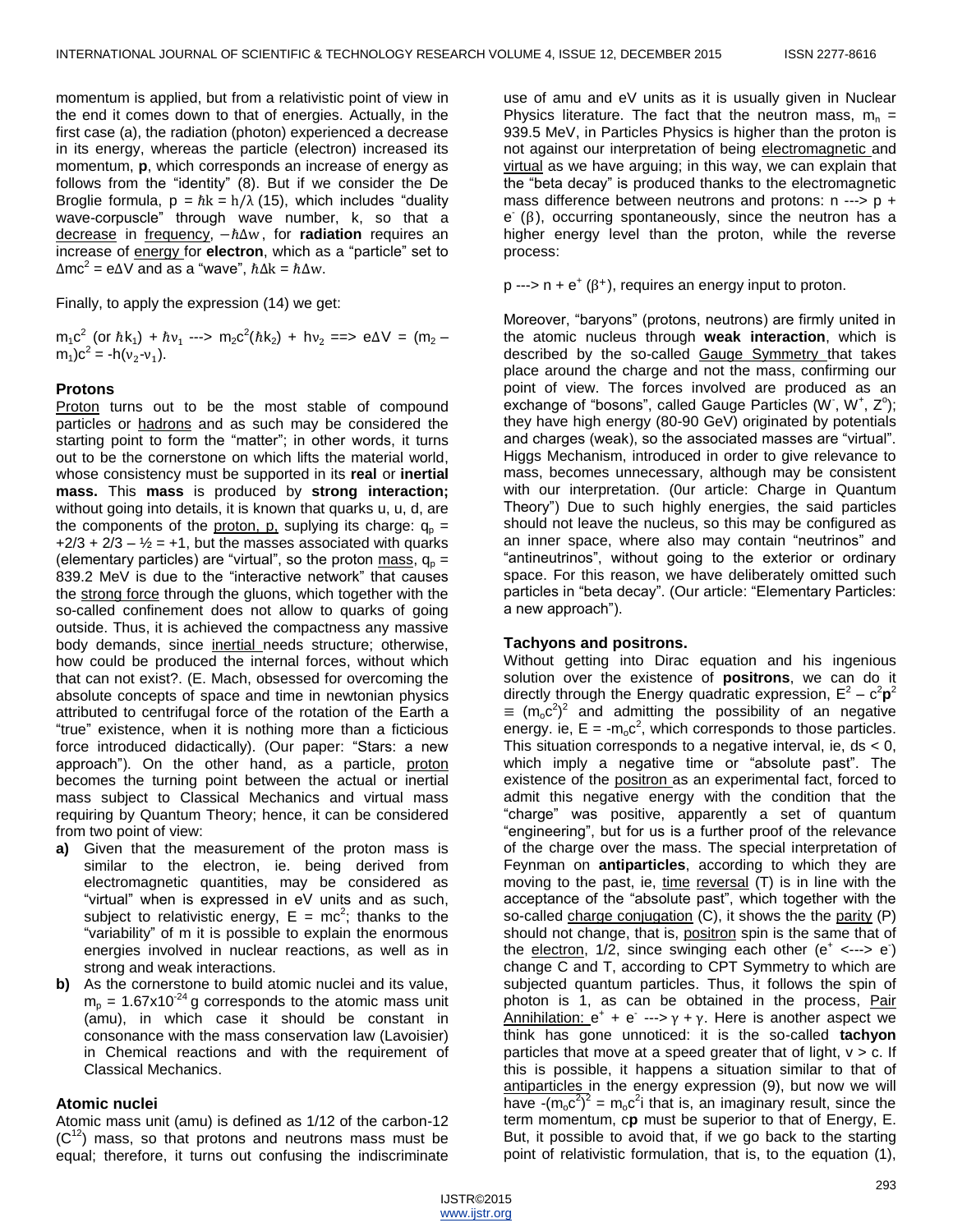but assuming that  $v' > c$ , with which the interval ds =  $cd\tau$  will be now:

$$
v^{2}dt^{2}-c^{2}dt^{2}=(v^{2}-c^{2})dt^{2}=c^{2}d\tau^{2}=\Longrightarrow dt=d\tau/\sqrt{(v^{2}/c^{2}-1)(17)}
$$

which clearly differs from equation (1), since in this case it turns out a "contraction" instead of "dilation" time; we can see that initially dt =  $\infty$  for v' = c, but decreases as v' increases to reach the maximum velocity,  $v' = \sqrt{2c}$ , in which case you can get

 $dt = d\tau$  = const. as prescribed by relativistic theory.

When the above approach is transferred to energy and momentum, these should be

 $E = m_0 c^2 / \sqrt{(v^2/c^2-1)}$  (18) and  $\mathbf{p} = m_0 \mathbf{v}' / \sqrt{(v^2/c^2-1)}$  (19) and then, we can get the "identity" equivalent to  $(8)$ :

$$
c^2 \mathbf{p'}^2 - E^2 = c^2 (m_0 v')^2 / (v'^2 / c^2 - 1) - (m_0 c^2)^2 / (v'^2 / c^2 - 1) \equiv (m_0 c^2)^2 (20).
$$

It turns out curious the evolution of energy, since initially has a very high, near infinity value and it will be decreasing until reaching a constant minimum,

$$
E = m_0 c^2
$$
, when  $v' = \sqrt{2} c$ .

But the surprise comes when we perform the sum of energy-momentum of tachyon with that of electron:

$$
(c2p2 - E2)tachyon + (E2 - c2p2)electron == c2 (mo v')2/(v'2/c2-1) - (mo c2)2/(v'2/c2-1) + (mo c2)2/(1-v2/c2) –c2mo2v2/(1-v2/c2) == (mo c2)2 + (mo c2)2 = 2(mo c2)2 (21).
$$

The equivalence to the process **Pair annihilation**:  $e^+ + e^- \rightarrow$  $y + y$ , it would appears as evident if (21) were just satisfying CPT symmetry. Certainly, after parity conservation (P), ie, spin (s), charge conjugation (C) may be explained with the changes made at (20) in relation to (8), which allows to consider  $p \rightarrow -p$ , ie. a negative velocity ( $v' < 0$ ), compatible with relativistic formulation, either (1) or (17). Such speed, **v'**, should correspond to the positively charge Positron, according to Lorentz force,  $\mathbf{F} = q(-\mathbf{v}^*) \wedge \mathbf{B} = (-q)\mathbf{v}^* \wedge \mathbf{B}$ ; finally, the time reversal (T) is contemplated by the change of velocity sign. So, **positrons** are behaving as **tachyons** and more generally:

#### **Tachyons** and **Antiparticles** are **identical!**.

Assuming positrons the characteristic of tachyons, it is possible to clear the issue with "super-luminal" electrons, ie.  $v' > c$ , appearing in some recent studies. Besides, equal masses of positrons mass and electrons should correspond to that of the energy, E, of tachyons and electrons:  $m_0 c^2 / \sqrt{(v^2-1)} = m_0 c^2 / \sqrt{(1-v^2/c^2)} = = \Rightarrow v^2 + v^2 = 2c^2$ , which is the condition for producing positrons and electrons under the equivalence with the process: Pair creation:  $\gamma + \gamma$  ---> e + + e - . Finally, such condition requires a high energy for the occurrence of those particles and also if we consider the variation of energy with respect to v and v' for electrons and tachyons (positrons) respectively, is of a much more

limited sequence for positrons; therefore, their existence is just casual.

#### **CONCLUSION**

It was carried out a detailed analysis of Relativity and although it has been demonstrated the impossibility of the Unification of Electromagnetic Theory with Classical Mechanics, is viable its insertion into Quantum Theory, on account of the concept of virtual mass, which is perfectly consistent and approapriate for particles and radiation subject to this theory, radically different from the real or inertial masses of Classical Mechanics and Gravitation. In this line, we have performed a complete dissection of the conjunction of baryons or nucleons (protons, neutrons) provided with real or inertial masses as compound particles, with the virtual mass thereof, which also possess electrons, positrons and photons in its condition of being elementary particles (without structure). After including Tachyons around the previous game and submit them to their special behaviour from the relativistic point of view, we have found the unexpected: these particles may be identified with antiparticles. In this way, we can overcome something that our mind refuses to admit: the existence of negative energy and consequently of antimatter in a real Universe. Also, we show that antiparticles can not follow the same physical behaviour of particles; otherwise, those should appears as frequent as these.

## **REFERENCES**

- [1] N.R.Hanson: "The concept of the Positron. Cambridge Univ. Press. (1963).
- [2] I.Kaplan: "Física Nuclear". Edit Aguilar (1970).
- [3] E. Segré: "Núcleos y partículas". Editorial Reverté. (1972)
- [4] Einstein, Lorentz,: "The Principle of Relativity". Dover Publications. Inc. (1952).
- [5] G.L.Wick: "Elementary Particles". Open Library of Science. (1972).
- [6] H.Muirhead: "Elementary Particle Physics". Pergamo Press. (1972).
- [7] P.Roman: "Advanced Quantum Theory". Addison-Wesley. (1965)
- [8] A. Messiah: "Mecánica Cuántica". Editorial Tecnos. (1965).
- [9] P.A.M.Dirac: "Principios de Mecánica Cuántica". Ediciones Ariel.(1958).
- [10] M. Kaku: "Quantum Field Theory". Oxford University Press. (1993).
- [11] R.F.Mohapatra: "Unification and Supersymmetry". Springer. (2002).
- [12] Panofsky-Phillips: "Classical Electricity and Magnetism". Addison-Wesley (1964).